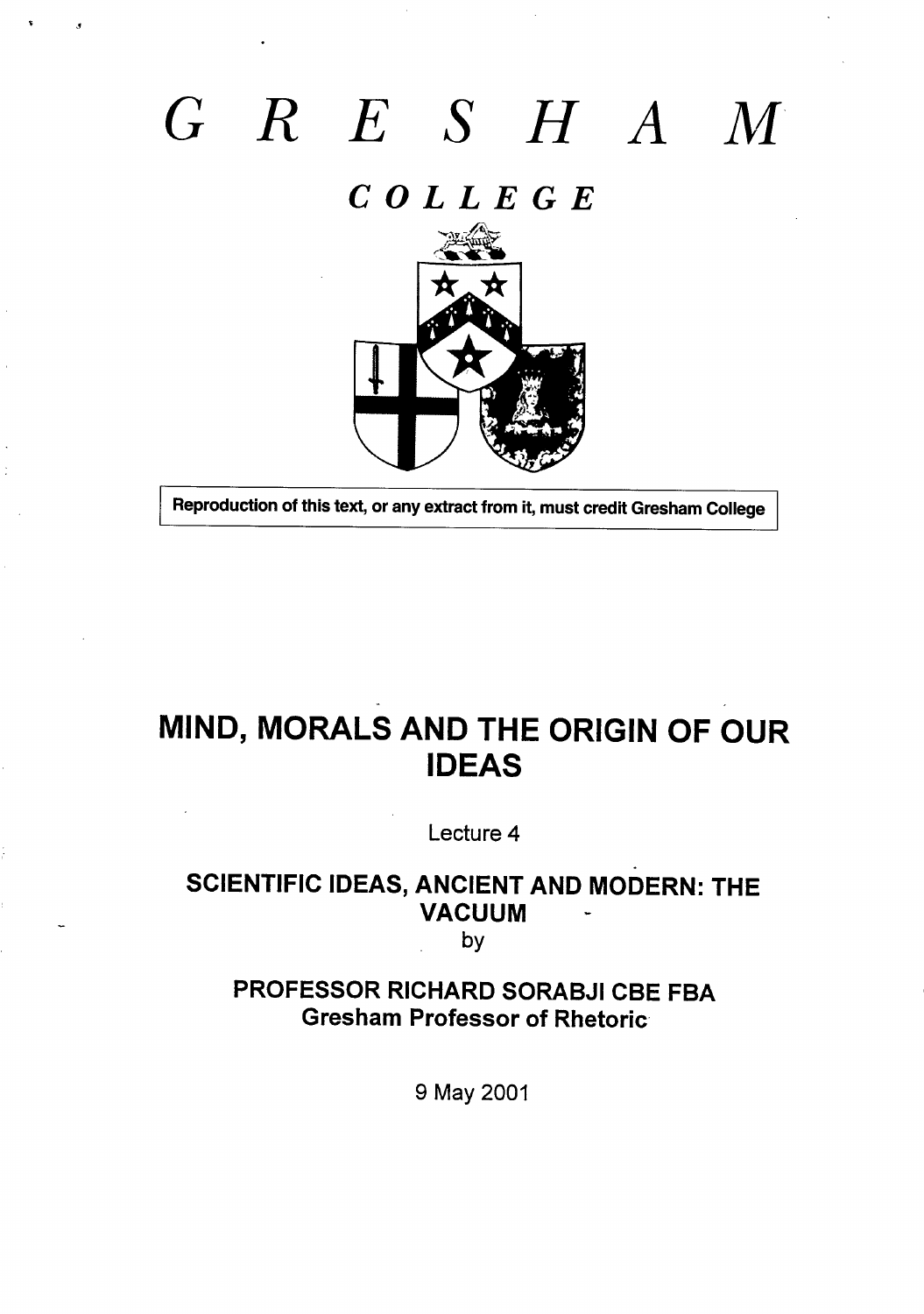## *GRESHAM COLLEGE*

!\$ ,

#### Policy & Objectives

An independently funded educational institution, Gresham College exists

- $\bullet$  to continue the free public lectures which have been given for 400 years, and to reinterpret the 'new learning' of Sir Thomas Gresham's day in contemporary terms;
- to engage in study, teaching and research, particularly in those disciplines represented by the Gresham Professors;
- to foster academic consideration of contemporary problems;
- to challenge those who live or work in the City of London to engage in intellectual debate on those subjects in which the City has a proper concern; and to provide a window on the City for learned societies, both national and international.



Gresham College, Barnard's Inn Hall, Holborn, London EC1N 2HH Tel: 020 7831 0575 Fax: 020 7831 5208 e-mail: enquiries@,gresham.ac.uk Web site: www.gresham.ac.uk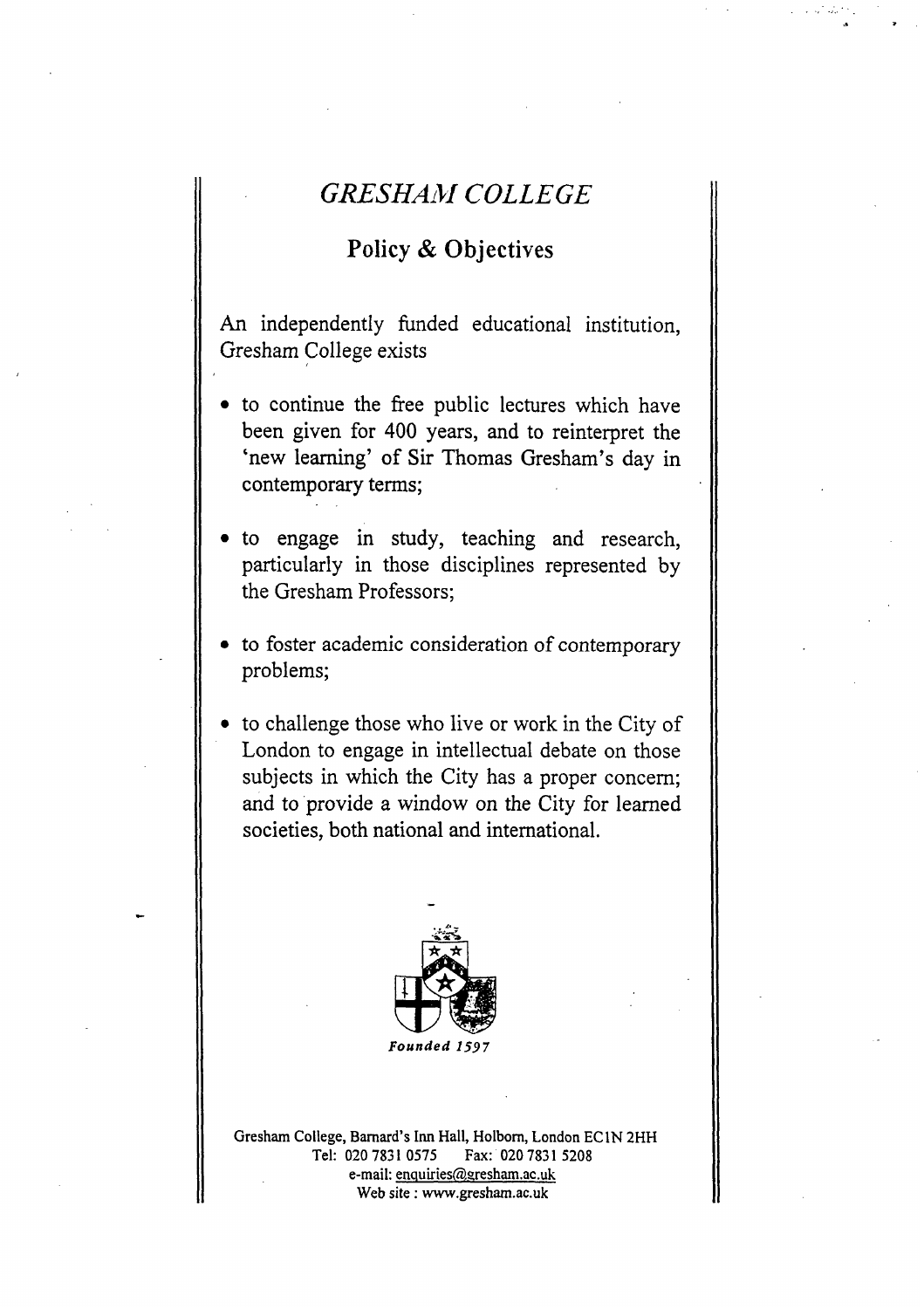#### **SCIENTIFIC IDEAS ANCIENT AND MODERN: THE VACUUM - PART I**

#### **Professor Richard Sorabji**

What is important about the vacuum? The importance was different in ancient and modern times. We can distinguish 6 questions that the ancient Greeks thought they needed to answer.

- 1 Is vacuum needed in order to allow for movement?
- 2 Must there be vacuum beyond the furthest stars′
- 3 How can we explain phenomena like suction?
- 4 How is vacuum distinguished from body?
- 5 Are matter and vacuum just space respectively with or without properties?
- 6 Is space dynamic or inert?

'

I

The Pre-Socratic philosophers of the 5th century BC already debated whether there was such a thing as vacuum, blowing up wineskins and debating whether they contained air or vacuum. Siding against vacuum, the Presocratic philosopher, Melissus, argued that vacuum was nothing, and a non-entity has no existence. On the other side, a few years later, the founder of atomic theory, Democritus claimed that all that existed was atoms randomly distributed through an infinite vacuum.

One philosopher who believed that vacuum was a logical impossibility was Aristotle in the 4th century BC, and his reason was a new one. Vacuum, he said, is thought of as empty space. But there is no such thing as space, as ordinarily conceived, since it would be redundant. We already have three-dimensional bodies, and their volumes are also three-dimensional entities. If we postulate three-dimensional space as well, we will have too many three-dimensional expanses coinciding in the same place. Aristotle here thinks of empty space as something which might, if it existed, interpenetrate with a body, although it would then no longer be called vacuum.

Things are made clearer, if we have a third word besides 'vacuum' and 'body', a word like 'space', to stand for what can either be empty or penetrated. Aristotle has three words, 'vacuum', 'body' and 'extension' (*diaste^ma*). The atomist philosoph $\epsilon$ Epicurus, who founded his school in Athens in 308 BC, shortly after Aristotle' death, also had three words, 'vacuum', 'body' and 'room' (*kho^ra*), and the Stoics soon afterwards also distinguished three such concepts, although they didn't give a name to space. Once the threefold distinction is made, it should be easy to avoid confusion. The space which was previously vacuum can be penetrated, and in tha sense vacuum can be penetrated, although it will then no longer be called 'vacuum', and so in a merely linguistic sense might be called impenetrable. In the Middle Ages, however, vacuum was sometimes treated as being impenetrable in a stronger sense, as if it were a fluid, which would retreat elsewhere, if you tried to penetrate it. It has even been suggested that Epicurus in antiquity took this confused view about vacuum, that it was an impenetrable fluid flowing around bodies. But I do not take that interpretation myself, and certainly Aristotle's idea of vacuum was not like that.

Because Aristotle regarded vacuum as logically impossible, he was free to define body as what is three-dimensional without having to fear the objection that there is a/so three-dimensional vacuum. Those who believed in vacuum had to find another definition and sometimes defined body instead as what has both threedimensionality and resistance (anfifupon). Another answer was that the three dimensions of space are immobile, whereas bodies move. This would indeed distinguish space from bodies smaller than the universe. But it is not clear, however, that we could not conceive of bubbles of vacuum as moving. Yet another definition described body as what can act or be acted on. This account not only regarded vacuum itself as inert, but also denied that there were any *immaterial* forces.

What did Aristotle postulate instead of space? He said that all we need is the concept of a thing's place, and its place is its physical surroundings, or more exactly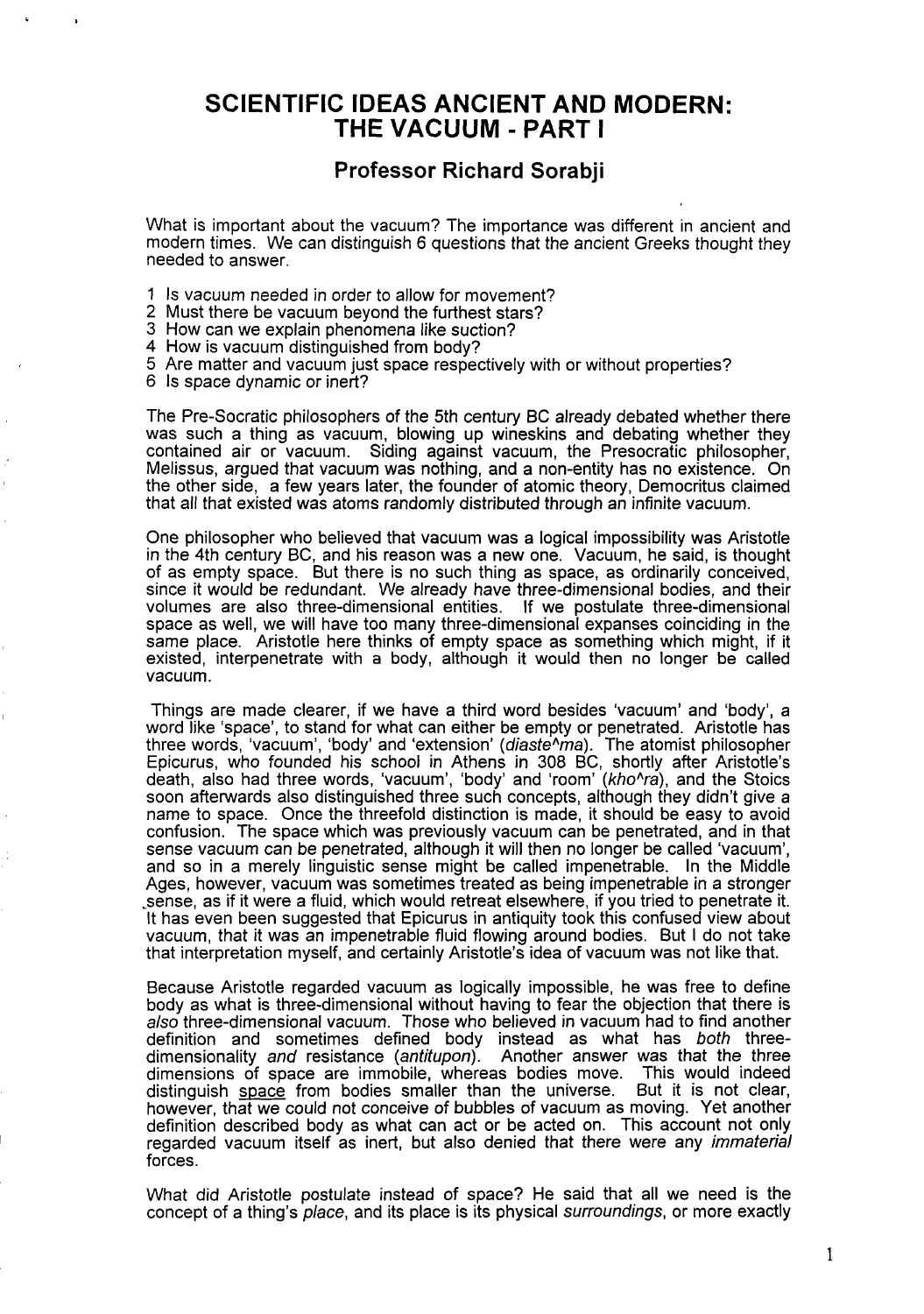the *inner surface* of its physical surroundings. This is one of the topics on which Aristotle failed to persuade his fellow-Greeks, although his view was very influential on the later Middle Ages. In effect, by making place a surface, he made it **two**dimensional, instead of three-dimensional. Moreover, he tried to make the idea of place do two incompatible jobs. First, he wanted it to be the precise space into which something fitted exactly. For this purpose, he said that your exact place is the inner surface of the surroundings in immediate contact with you. But he also wanted place to give your position. For this purpose he needed to make it immobile, or more precisely immobile in relation to the heavens. These two requirements of immediate contact and immobility led to problems. A moored boat needs to have the same water surface in contact with it, a drifting boat needs to have different water surfaces. Can Aristotle allow for this?

Let us now consider the question whether there has to be vacuum beyond the furthest stars. There was a striking argument for and Aristotle had two striking arguments against. The argument for space beyond the furthest stars was put by a friend of Aristotle's teacher, Plato, namely the Pythagorean philosopher Archytas. If there is an outermost edge of the universe, could I stick my hand beyond it, or not? If I can, there is empty space there. If I cannot, there must be a body there stopping me. In either case it is not an outermost edge of space.

Aristotle's reply is put much later by his follower Alexander. You cannot stick your hand out, but not because of a body. Place is defined by Aristotle in terms of physical surroundings. The furthest stars have no physical surroundings. The furthest stars have no physical surroundings, Therefore there is no place beyond them, and the reason why you cannot stick your hand out is that you would need a place to stick it into. Instead of a place, there isn't anything. The absence of any place for the stars is here turned into an The absence of any place for the stars is here turned into an advantage. Sometimes it had proved a disadvantage, as when it was asked in what sense the wheeling stars can be said to change their place, if they do not have any place at all. Presumably, they change their relation not to what surrounds them, but to things on earth.

Aristotle's second argument against vacuum beyond the furthest stars depends on a positive account of empty space as what can receive matter. Then, like almost all ancient and medieval thinkers, with a few exceptions, he supposed that the stars wheel round the earth, and he further supposed that they cannot fly off at a tangent, and so cannot be received further out. If matter cannot be received further out, there cannot be further out empty space, given that that is defined as what can receive matter. The argument is not stupid, because it is very difficult to get clear about correlative possibilities. Nonetheless, it received a decisive answer from a later Stoic, Posidonius. You might as well say, he retorted, that there cannot be an empty water vessel in an impenetrable desert. For what is here meant by an impenetrable desert? He means a desert which water cannot reach. And what does he mean by an empty water vessel? He means a vessel which can be filled with water. If that agument is absurd, so equally is Aristotle's.

Let us now consider the further question whether vacuum is needed, in order to make room for movement. Even before Aristotle, it had been shown by the Pre-Socratic philosopher Empedocles that vacuum is not needed, because of what might be called the teacup theory of motion. When you stir your tea, the tea and the spoon rotate in a circle, and the rotation is sufficient, without vacuum, to make room for all the moving components to move.

But Aristotle went further. Vacuum, he alleged, would actually make motion impossible. One type of motion, forced motion, depends on air as propellant. With another type of motion, natural motion, a moving body in a vacuum would have no reason to stop, and a stationary body would have no reason to move in one direction rather than another. Or would it explode in all directions in the manner of Stephen Leacock's *bon mot?* - Lord Roland... flung himself upon his horse and rode madly off in all directions'. Finally, with resistance reduced to zero, speed would, absurdly, rise to infinity.

Galileo congratulates one of Aristotle's ancient Greek opponents, Philoponus, for giving an adequate reply to this, 850 years after Aristotle's death. Philoponus had two replies. The first is that all motion takes time. What lack of resistance removes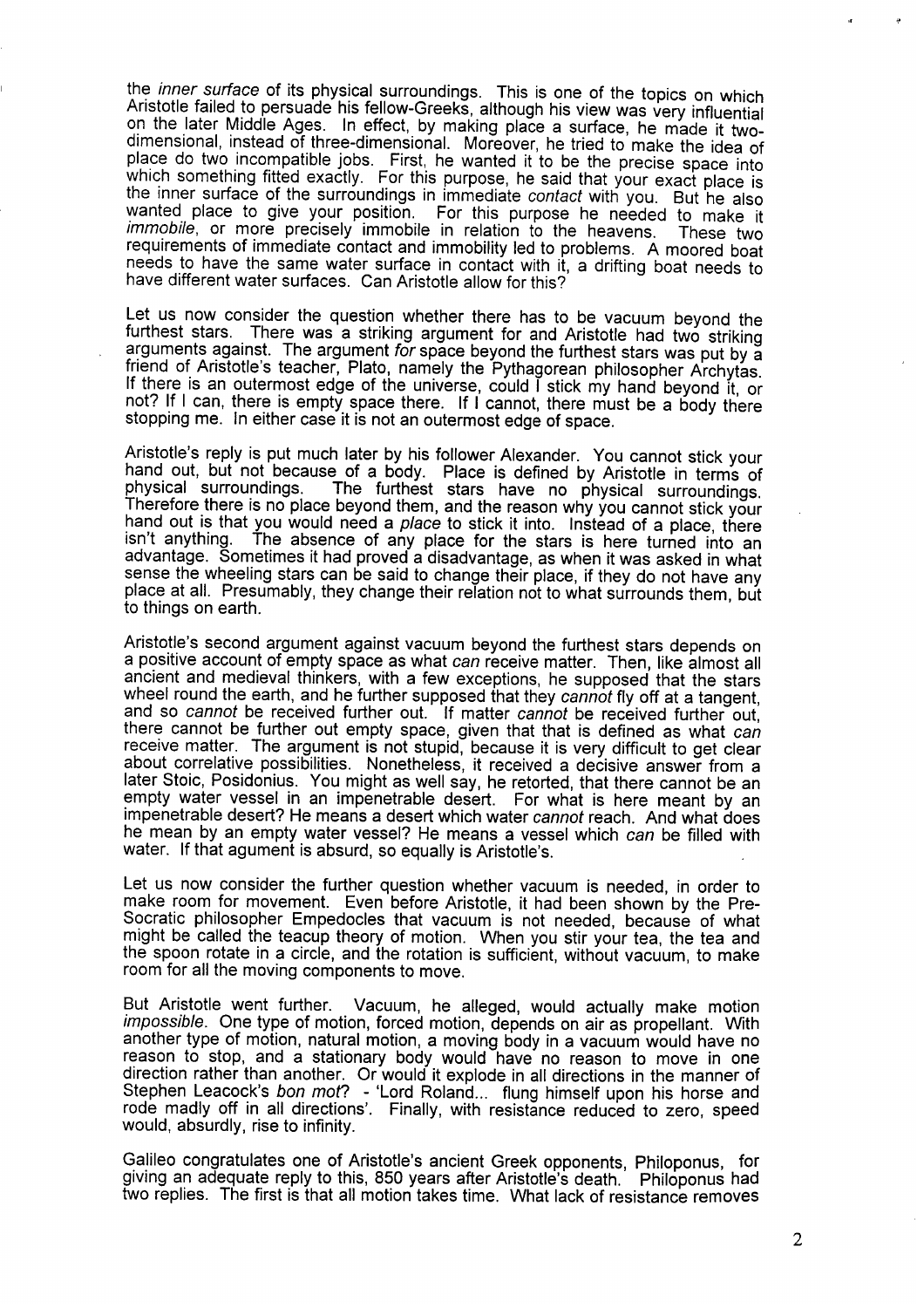is not, as Aristotle supposes, the need for time, but merely the need for extra time spent in overcoming resistance. Secondly, Philoponus complained, Aristotle himself believes that the stars meet no resistance in wheeling round us, yet he does not conclude that their speed is infinite.

The ancient Greeks were very interested in suction, and two of them left us treatises explaining how to make wonderful automatic toys operating partly by steam and partly by vacuum. They often spoke of the force of the vacuum. But my colleague, Sylvia Berryman has recently shown that the force of the vacuum was cited not as an explanation, but as a thing needing to be explained. And there was no agreement on how to explain it.

The modern interest in vacuum, I think Michael Redhead will be telling us, has more to do with its possible incompatibility with the developing concept of matter. The ancient Greeks also discussed the relation between matter and space, whethe empty or full space. Aristotle took his teacher, Plato, already to have had the idea, in his work the Timaeus, that we could think of matter as a three-dimensional space filled with properties. This adumbrates the modern idea that, at a certain microscopic level, it is better to think of matter as a field filled with properties. Plato thinks that the properties have been so organised that they come in geometrical packets, and it has been pointed out that, given the geometry of the packets, there would inevitably be interstices without properties between the geometrical packets. Plato does not draw attention to this, but the interstices would in effect be vacua. Aristotle rejected Plato's idea of a field, so that Plato's defenders urged that it had only been meant metaphorically. But Aristotle's Greek opponent, Philoponus, complained that something like this is what Aristotle ought to have meant by matter: a three-dimensional field endowed with properties. The field itself is called prime matter, but it is never found without the properties.

The idea of space had been complicated by some of Philoponus' nearcontemporaries, who held that space was *dynamic.* Space holds things apart anc prevents their colliding. Space also holds things together and prevents them disintegrating. One Neoplatonist contemporary of Philoponus speaks of the particular place you occupy as if it were a flexible mould fitting tightly round you and moving with your every movement. This may seem very surprising. But in modern Physics too space is given dynamic properties. Gravity is equated with the curvature of space in ways that Michael Redhead could explain better than 1.

Aristotle's friend and immediate successor Theophrastus, as I interpret him, had denied any dynamic power to place. We do not appeal to the power of a place in order to explain why my head returns atop my shoulders, if it has been jerked sideways. It is resuming its natural relation to the shoulders, not to some twodimensional place. Similarly, if stones are artificially raised aloft, on release they return to earth, to resume their natural relationship with other bodies, not with a twodimensional place. Some interpreters have gone further and think that Theophrastus is making place into no more than a set of relations among bodies.

What Michael Redhead is going to tell us is that in modern Physics, matter is sometimes thought of as a field which has dynamic properties and is always active. It is because these activities can never be fully eradicated from the field that a complete vacuum cannot be obtained. The closest to this idea among the Greeks is once again in Philoponus, who has emerged as the hero of the story, to Aristotle's anti-hero. He was not one of those who regarded space as dynamic. But what he did say, like many other Platonists, is that so far as its own definition is concerned, there is nothing to stop space from being vacuous. Thus far he disagrees with Aristotle. But he agrees that it is impossible to get vacuous space in fact.

#### READING

**1:"**

I

I ..

**1,:.**

Richard Sorabji, Matter, Space and Motion Edward Grant, Much Ado About Nothing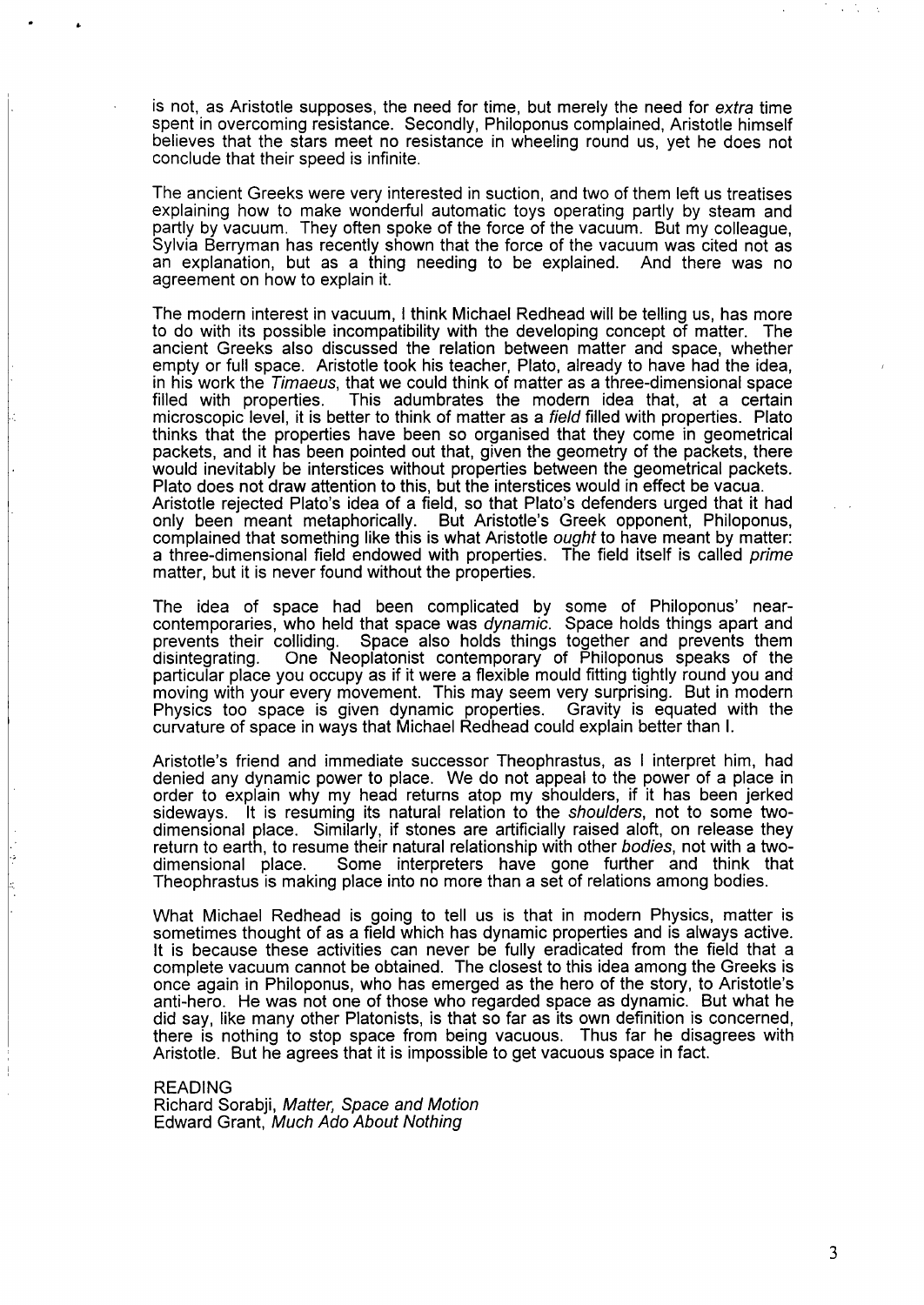### The Vacuum in Antiquity and in Modern Physics Part 2 Michael Redhead CPNSS, LSE

With the scientific revolution in the 17th century AD, the arguments continued. Descartes, for example, believed that extension was a necessary concomitant of matter (res extensa), so if you tried to remove all the matter from inside a flask, you could not possibly succeed, because you would end up with the flask containing an empty volume, which Descartes regarded as a reductio ad absurdum. On the other hand Pierre Gassendi revived the views of the ancient atomists, and people like Robert Boyle and most famously Isaac Newton entertained the corpuscular hypothesis concerning the ultimate nature of matter. For Newton, in particular, the void in the guise of absolute space was given a theological interpretation as the sensorium of God. But many people objected to Newton's account of gravitation, and other influences such as electric and magnetic effects, as acting at a distance across a vacuum. In the famous queries appended to his Opticks, Newton speculated about a subtle medium, the aether, as ultimately responsible for transmitting these influences. But the aether itself might be corpuscular (which would just reset the problem of how action could be transmitted) so, the alternative view was of 'effluvial' theories modelled on Newton's own conception of a corpuscular theory of light.

It was the rise of the wave theory of light at the beginning of the 19<sup>th</sup> century that led back to the view that truly empty space did not exist. If you could empty a flask of aether it would become opaque to light and no such effect had ever been observed, even with the best available vacuum pumps! Somehow the aether was so subtle it could just flow back unimpeded through the walls of the flask.

But then came the famous negative result of the Michelson-Morley experiment (1887) designed to measure the velocity of the earth through the aether, and with Einstein's special relativity theory (1905) the rejection of the whole concept of a material aether. So were we back to the void of antiquity? There were two reasons why this was not so.

I

,, .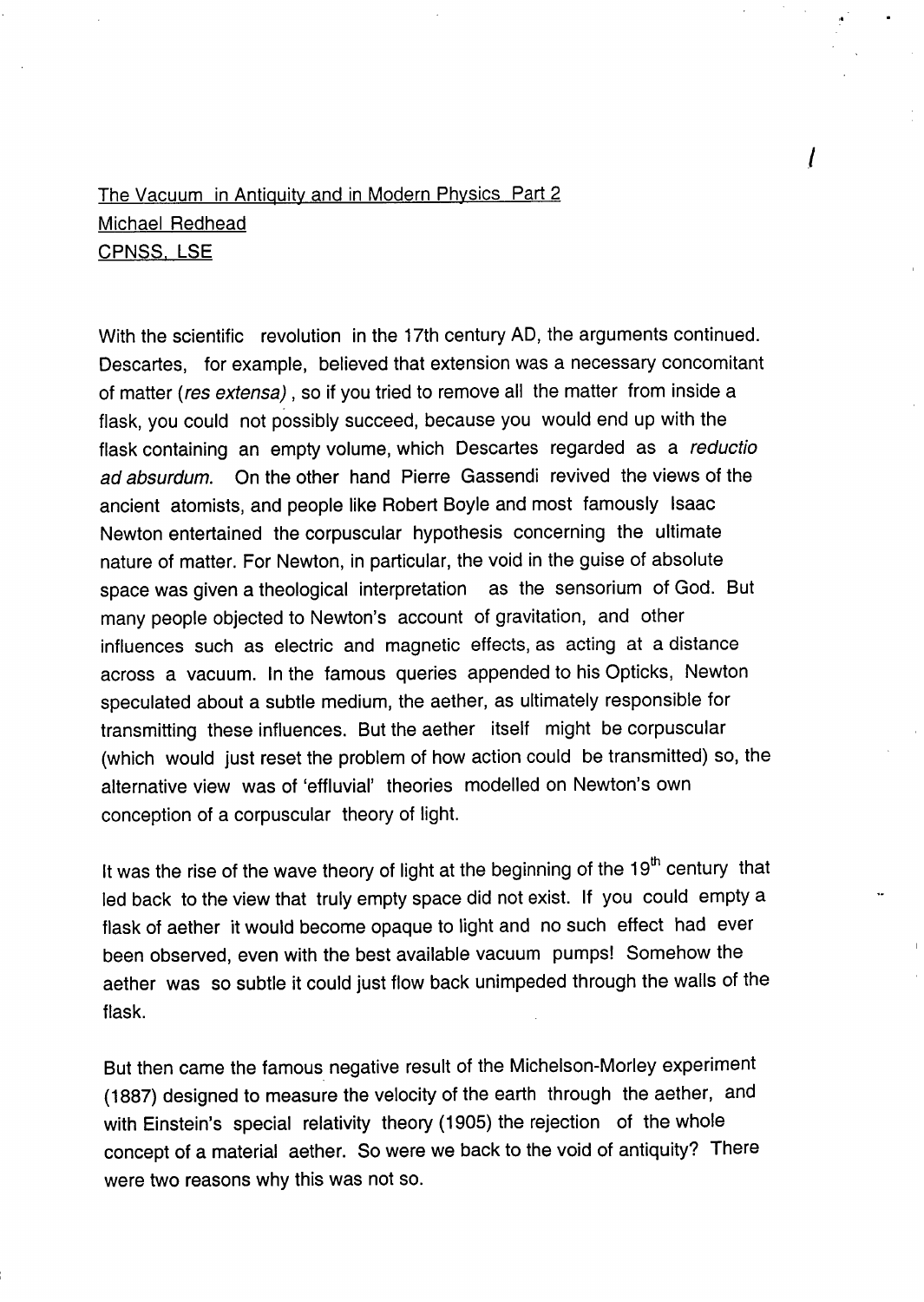(1) In Einstein's general relativity theory(1915) space (or more accurately spacetime) became a dynamical object in its own right, acting (gravitationally) on matter and being reacted on by matter. So the void was causally efficacious, a totally different view from the unchanging, featureless backdrop against which events unfold, contemplated with Newtonian absolute space.

(2) But the new quantum theory, introduced by Max Planck in 1900 was to lead to an even more dramatic revision of the physicist's conception of the vacuum. To understand this there are two basic ideas that we need to get across:

#### Wave-particle duality

. **\*',**

Material particles like electrons are to be thought of as possessing a wave like aspect as well as a particle-like aspect.

Perhaps the best way of thinking of this is to think of an electron as a 'discrete' excitation of a continuous matter field spread throughout space. The idea of a discrete excitation is where the quantum mechanics comes in, the excitations are'quantized' as one says, so you can't have a half electron or a quarter electron, but only a whole electron as a possible excitation of the field. It is the same with all the other particles like protons and neutrons (now thought to be made up of still more fundamental particles, the quarks) and also the fields of force between the material particles, like the electromagnetic field, which, reciprocally, have also a particle aspect, so the interactions can be given effectively the old-fashioned effluvial interpretation, i.e. as mediated by streams of particles (in the case of electromagnetism these are called photons), but remember these 'particles' have also a wave aspect, allowing for interference and diffraction effects, so there is also a continuum(i.e. plenum) way of talking about the interactions!

If you find all this confusing, don't worry, famous physicists have wrestled with these novel ideas for the past 70 years or so, and although the empirical predictions are wonderfully vindicated, there is still a deal of argument about what the equations mean!

**2**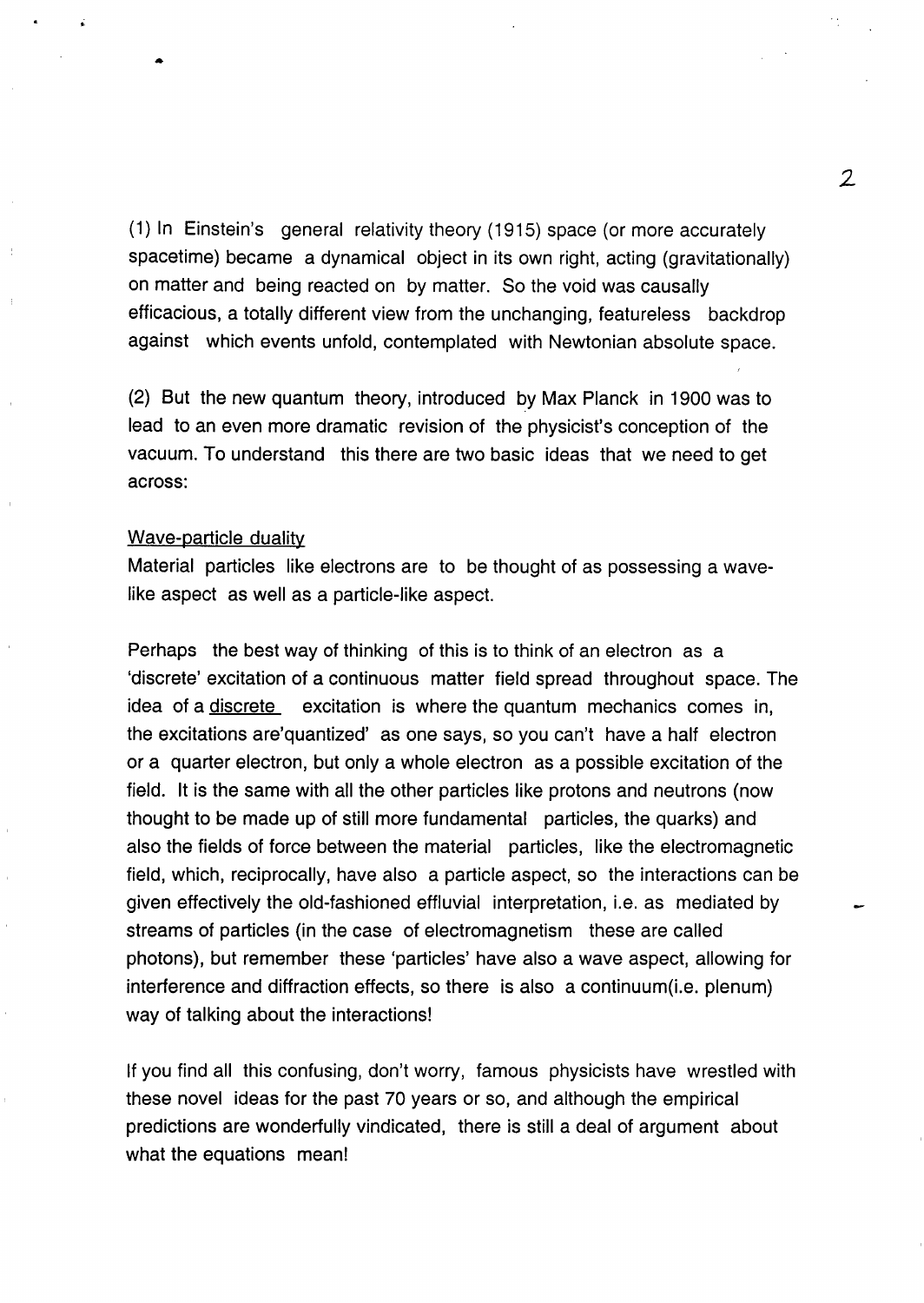#### The uncertainty principle

Consider a pendulum in a grandfather clock. If you set the bob in motion it acquires kinetic energy, but as it swings up to the endpoint of its arc the kinetic energy has all been converted into potential energy, and then as it swings down the potential energy gets converted again into energy of motion, i.e. kinetic energy, but in the absence of friction the total energy remains constant, the famous law of the conservation of energy.

Suppose you now try to bring the pendulum to rest, with the bob hanging vertically, so classically it would have zero energy.

According to quantum theory this is not possible to do, If you try to reduce the potential energy by moving the bob to the vertical position, you inevitably introduce 'fluctuations' in the speed of the bob so the kinetic energy goes up. On the other hand, if you try to bring the bob to rest so that the kinetic energy is reduced, 'fluctuations' will occur in the position of the bob, so increasing its potential energy. This is an example of the celebrated Heisenberg uncertainty principle, which says roughly that doing one sort of thing to a physical system prevents you at the same time doing other sorts of thing.

In the case of the pendulum there is effectively a trade-off between reducing the two sorts of energy, so that the minimum total energy of the bob is not zero, as we would expect classically, but is given by the famous formula 1/2 h f, where f is the frequency of the pendulum, the number of complete oscillations it makes in one second, and h is known as Planck's constant. Now h is very small indeed, e.g. with a pendulum making one oscillation per second, so  $f =$ 1, the minimum, often called the zero-point energy, comes out at approximately  $10^{-34}$ Joules. For comparison the typical energy of the pendulum in a grandfather clock is about 1/10 Joule, so it is not surprising that for macroscopic objects like a pendulum in a grandfather clock, the zero-point energy can safely be ignored!

But when we are dealing with atomic particles like electrons, the zero-point fluctuations become very important. From the field point of view we can say that the oscillations of the field can never be brought entirely to rest. The vacuum in quantum theory is defined as the state of lowest energy for the

 $\mathfrak{Z}$ 

.,

,.. .

-.!-, ! ).

,. :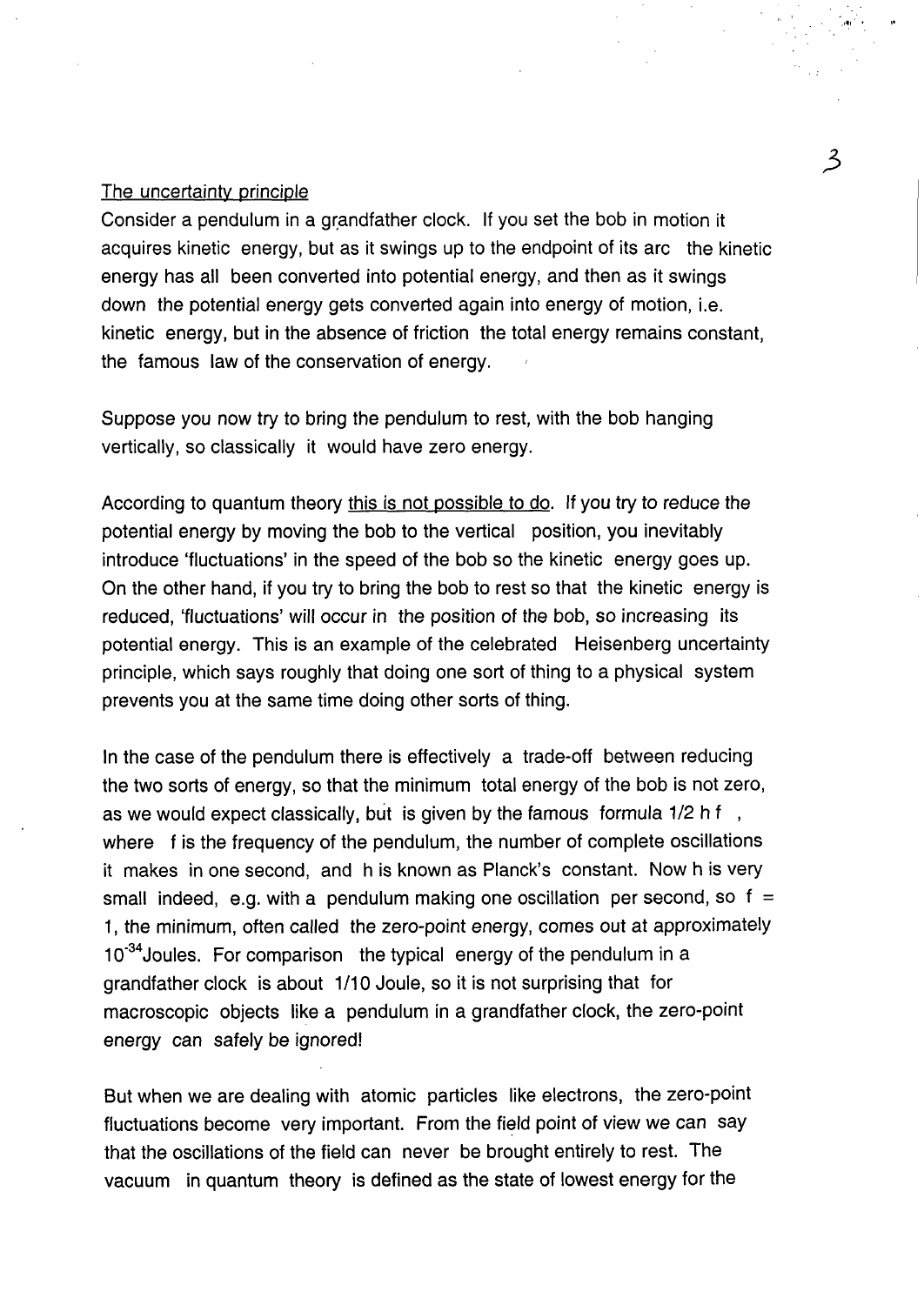field, Classically this would be the state where the field was not oscillating at all. But quantum-mechanically there is no such state. We are always going to be left with the zero-point energy.

".\*

Let us look at the situation from the particle point of view, The vacuum fluctuations in the field and the associated zero-point energy can now be described in terms of the creation and annihilation of so-called 'virtual' particles. These are literally created out of nothing, well it would be better to say out of the vacuum of the quantum field. But according to Einstein a particle of mass m carries energy  $mc^2$ , where c is the velocity of light. So where has the energy come from to create the virtual particle? The answer lies again in another application of the uncertainty principle. In the quantum theory energy need not be conserved in creating a particle of mass m , so long as it is 'paid back' over a time not longer than  $h/mc<sup>2</sup>$ . To conform to this principle virtual electrons, for example, have to annihilate, i.e. 'disappear' (back into the vacuum) in a time which comes out numerically at about 10 $^{-21}$ seconds. But if the electon is moving very fast, near to the speed of light, then it can cover a distance of about  $10^{-11}$ cm during its lifetime, and this is detectable since it lies between the scale of atomic dimensions  $(10^{-8}$  cm) and nuclear dimensions  $(10^{-12}$  cm). So virtual particles can produce all kinds of important effects in atomic and nuclear physics. Theoretical predictions of these effects are in amazingly close agreement with experimental data. Indeed the predictions have been verified up to ten significant figures in the most favourable case, which stands as one of the most outstanding triumphs of the theory of quantum physics.

If we did the same calculations for virtual billiard balls, the lifetimes come out at around 10<sup>-48</sup> seconds, far beyond the limit of any possible detection, so the possibility of virtual billiards can definitely be ignored in everyday life!

So, back to the problem of trying to empty a flask. We can, in principle take out all the 'real 'particles, but we are always going to be left with the seething activity of the virtual particles which we cannot get rid of, unless, per impossibile, we pumped out the fields themselves. But, remembering that the gravitational field, and possibly other fields as well, are part of the geometry of space, this would mean pumping space out of space, so to speak, and that